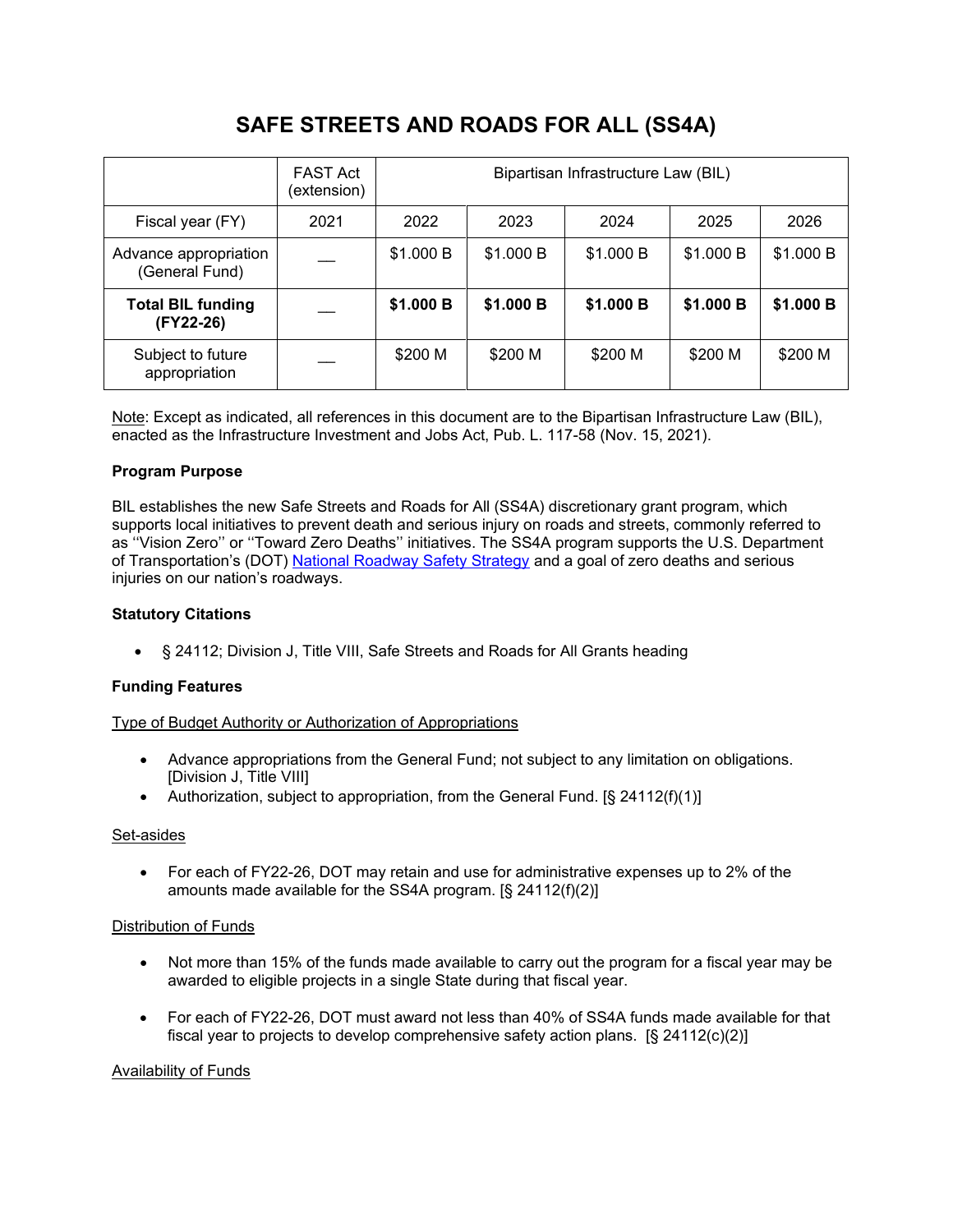• Amounts made available under a grant under the program shall remain available for use by the grant recipient until the date that is 5 years after the date on which the grant is provided. [§ 24112(f)(3)]

## **Federal Share**

• The Federal share of the cost of an SS4A project shall not exceed 80% [§ 24112(e)]

#### **Eligible Activities**

SS4A funds may be used to:

- Develop a comprehensive safety action plan;
- Conduct planning, design, and development activities for projects and strategies identified in a comprehensive safety action plan; or
- Carry out projects and strategies identified in a comprehensive safety action plan [§ 24112(a)(3)]

#### **Program Features**

This is a new program established under the BIL.

#### Eligible Applicants

Eligible applicants are:

- A metropolitan planning organization;
- A political subdivision of a State;
- A federally recognized Tribal government; and
- A multijurisdictional group of entities described above. [§ 24112(a)(2)]

#### Selection Considerations

When awarding SS4A grants, the BIL requires DOT to consider the extent to which an eligible applicant, and each eligible project proposed to be carried out by the eligible applicant, as applicable:

- Is likely to significantly reduce or eliminate transportation-related fatalities and serious injuries involving various road users, including pedestrians, bicyclists, public transportation users, motorists, and commercial operators, within a timeframe proposed by the eligible entity;
- Demonstrates engagement with a variety of public and private stakeholders;
- Seeks to adopt innovative technologies or strategies to promote safety;
- Employs low-cost, high-impact strategies that can improve safety over a wider geographical area;
- Ensures, or will ensure, equitable investment in the safety needs of underserved communities in preventing transportation-related fatalities and injuries;
- Includes evidence-based projects or strategies; and